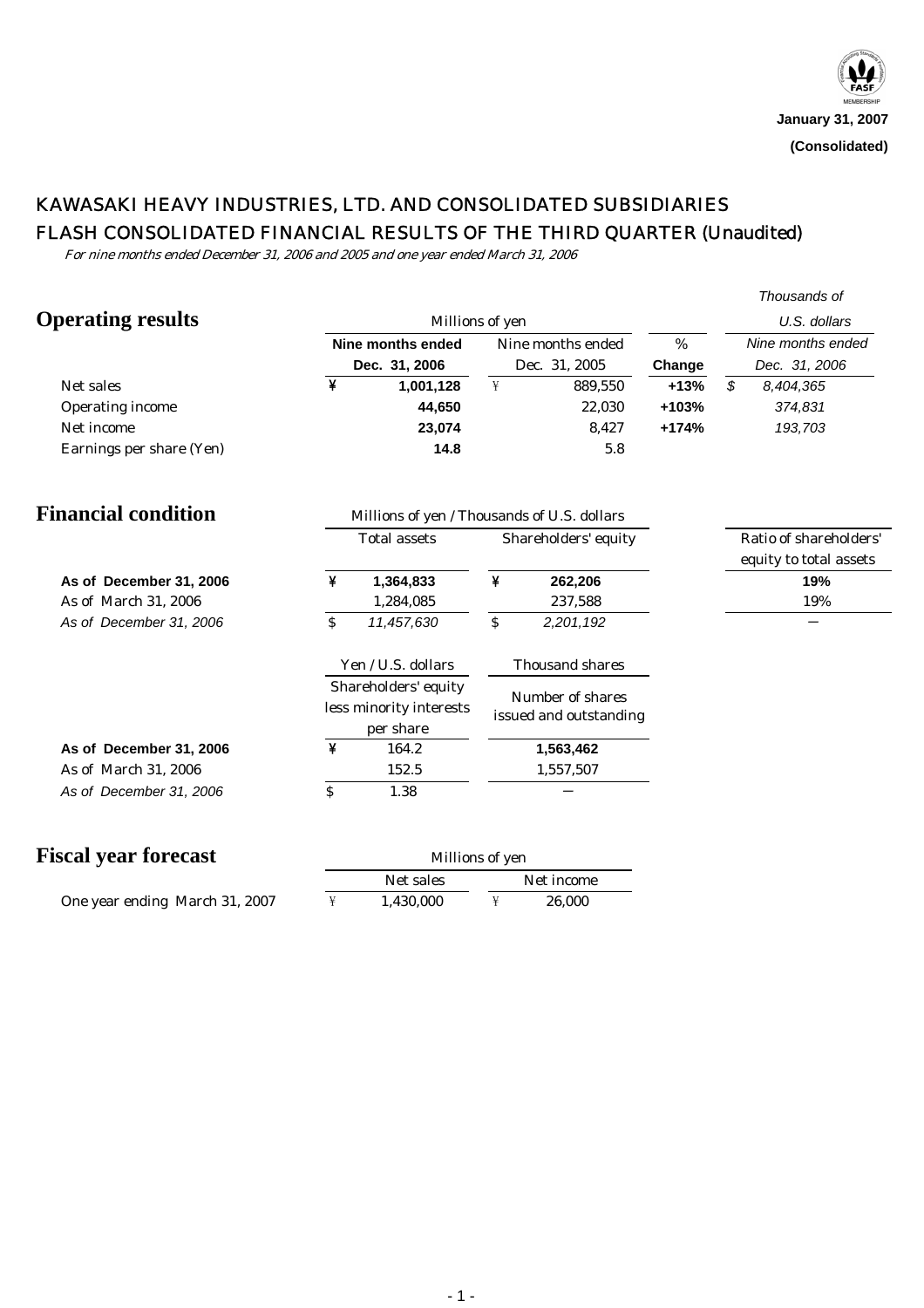- Notes : 1. This "FLASH CONSOLIDATED FINANCIAL RESULTS" and following financial statements have been prepared in conformity with generally accepted accounting principles and practices in Japan.
	- 2. All US\$ amounts in these statements represent the arithmetical results of translating Japanese yen to U.S. dollars on the basis of 119.12=\$1, the rate prevailing as of December 31, 2006, solely for the convenience of the readers.
	- 3. Effective April 1, 2006, Kawasaki Heavy Industries, Ltd. and its consolidated subsidiaries adopted a new accounting standard for "Presentation of Net Assets in the Balance sheet" issued by the Accounting Standards Board of Japan. As a result of adopting the standard, "Minority interests" and "Gains/losses on hedging items" are presented in Shareholders' equity.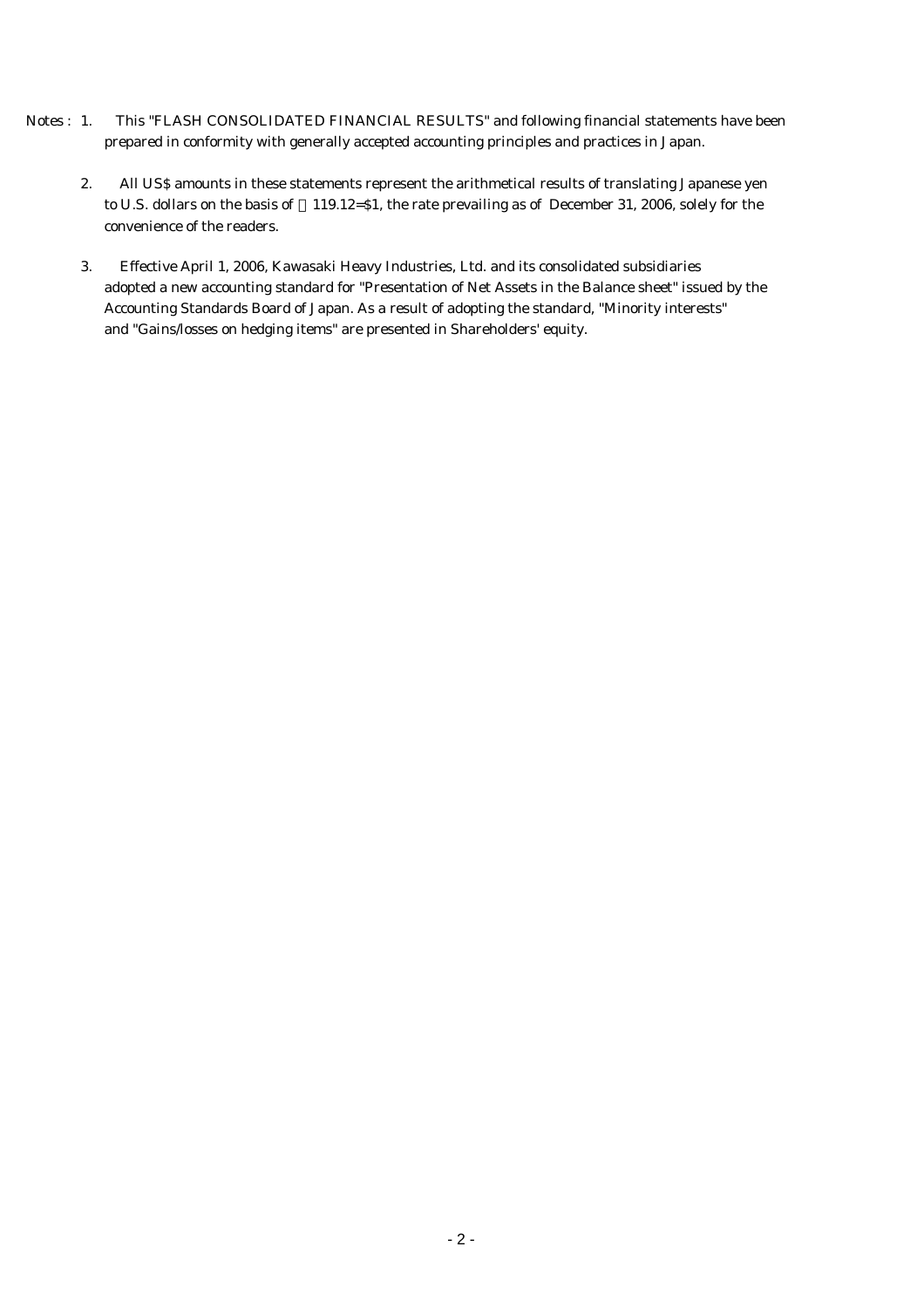# **(Consolidated)**

# **Condensed Consolidated Balance Sheets**

*As of December 31 and March 31, 2006*

|                                                  |   | Millions of yen |                      | Thousands of<br>U.S. dollars |                          |            |
|--------------------------------------------------|---|-----------------|----------------------|------------------------------|--------------------------|------------|
|                                                  |   | As of           | As of                | As of                        |                          |            |
|                                                  |   | Dec. 31, 2006   | Mar. 31, 2006        |                              | Dec. 31, 2006            |            |
| Assets :                                         |   |                 |                      |                              |                          |            |
| Current assets:                                  |   |                 |                      |                              |                          |            |
| Cash on hand and in banks                        | ¥ | 27,999          | ¥                    | 37,650                       | \$                       | 235,048    |
| Receivables, less allowance                      |   | 440,225         |                      | 438,204                      |                          | 3,695,643  |
| Inventories                                      |   | 442,788         |                      | 383,017                      |                          | 3,717,159  |
| Other current assets                             |   | 68,203          |                      | 57,028                       |                          | 572,557    |
| Total current assets                             |   | 979,215         |                      | 915,899                      |                          | 8,220,407  |
| Investments and long-term loans less allowance : |   | 94,928          |                      | 76,757                       |                          | 796,910    |
| Net property, plant and equipment :              |   | 247,949         |                      | 246,219                      |                          | 2,081,507  |
| Intangible and other assets :                    |   | 42,741          |                      | 45,210                       |                          | 358,806    |
| <b>Total assets</b>                              |   | 1,364,833       | ¥                    | 1,284,085                    | \$                       | 11,457,630 |
| Liabilities and shareholders' equity :           |   |                 |                      |                              |                          |            |
| <b>Current liabilities:</b>                      |   |                 |                      |                              |                          |            |
| Short-term borrowings                            |   |                 |                      |                              |                          |            |
| and current portion of long-term debt            | ¥ | 196,738         | ¥                    | 162,746                      | \$                       | 1,651,595  |
| Trade payables                                   |   | 392,169         |                      | 409,942                      |                          | 3,292,217  |
| Advances from customers                          |   | 121,477         |                      | 98,590                       |                          | 1,019,786  |
| Other current liabilities                        |   | 108,672         |                      | 131,381                      |                          | 912,291    |
| Total current liabilities                        |   | 819,056         |                      | 802,659                      |                          | 6,875,889  |
| Long-term liabilities :                          |   |                 |                      |                              |                          |            |
| Long-term debt, less current portion             |   | 195,143         |                      | 157,057                      |                          | 1,638,205  |
| Others                                           |   | 88,428          |                      | 81,273                       |                          | 742,344    |
| Total long-term liabilities                      |   | 283,571         |                      | 238,330                      |                          | 2,380,549  |
| Minority interests                               |   |                 |                      | 5,508                        |                          |            |
| Shareholders' equity :                           |   |                 |                      |                              |                          |            |
| Common stock                                     |   | 92,629          |                      | 92,085                       |                          | 777,610    |
| Capital surplus                                  |   | 42,630          |                      | 42,094                       |                          | 357,874    |
| Retained earnings                                |   | 119,117         |                      | 100,776                      |                          | 999,974    |
| Treasury stock                                   |   | (53)            |                      | (38)                         |                          | (444)      |
| Net unrealized gains on securities               |   | 16,432          |                      | 14,097                       |                          | 137,944    |
| Gains/losses on hedging items                    |   | (3,999)         |                      |                              |                          | (33, 570)  |
| Foreign currency translation adjustments         |   | (10, 051)       |                      | (11, 426)                    |                          | (84, 376)  |
| Minority interests                               |   | 5,501           |                      |                              |                          | 46,180     |
| Total shareholders' equity                       |   | 262,206         |                      | 237,588                      |                          | 2,201,192  |
| Total liabilities and shareholders' equity       | ¥ | 1,364,833       | $\frac{1}{\sqrt{2}}$ | 1,284,085                    | $\overline{\mathcal{S}}$ | 11,457,630 |

#### **Condensed Consolidated Statements of Operations**

*For nine months ended Dec 31, 2006 and 2005*

| For nine monins enged Dec 31, 2000 and 2003  |   | Millions of yen<br>Nine months ended<br>Dec. 31, 2006 | % | Thousands of<br>U.S. dollars<br>Nine months ended<br>Dec. 31, 2006 |         |    |            |
|----------------------------------------------|---|-------------------------------------------------------|---|--------------------------------------------------------------------|---------|----|------------|
|                                              |   |                                                       |   | Dec. 31, 2005                                                      | Change  |    |            |
| Net sales                                    | ¥ | 1,001,128                                             | ¥ | 889,550                                                            | $+13%$  | \$ | 8,404,365  |
| Cost of sales                                |   | 858,905                                               |   | 772,183                                                            |         |    | 7,210,419  |
| Gross profit                                 |   | 142,223                                               |   | 117,367                                                            |         |    | 1,193,946  |
| Selling, general and administrative expenses |   | 97,573                                                |   | 95,337                                                             |         |    | 819,115    |
| Operating income                             |   | 44,650                                                |   | 22,030                                                             | +103%   |    | 374,831    |
| Other income (expenses) :                    |   |                                                       |   |                                                                    |         |    |            |
| Interest and dividend income                 |   | 2,974                                                 |   | 2,976                                                              |         |    | 24,966     |
| Equity in income (loss) of unconsolidated    |   |                                                       |   |                                                                    |         |    |            |
| subsidiaries and affiliates                  |   | 1,617                                                 |   | (146)                                                              |         |    | 13,574     |
| Interest expense                             |   | (4, 776)                                              |   | (4,277)                                                            |         |    | (40,094)   |
| Other, net                                   |   | (8,725)                                               |   | (7, 348)                                                           |         |    | (73, 245)  |
| Income before income taxes and               |   |                                                       |   |                                                                    |         |    |            |
| minority interests                           |   | 35,740                                                |   | 13,235                                                             | +170%   |    | 300,032    |
| Income taxes                                 |   | (12, 193)                                             |   | (4,295)                                                            |         |    | (102, 358) |
| Minority interests in net income             |   |                                                       |   |                                                                    |         |    |            |
| of consolidated subsidiaries                 |   | (473)                                                 |   | (513)                                                              |         |    | (3,971)    |
| Net income                                   |   | 23,074                                                |   | 8,427                                                              | $+174%$ | \$ | 193,703    |